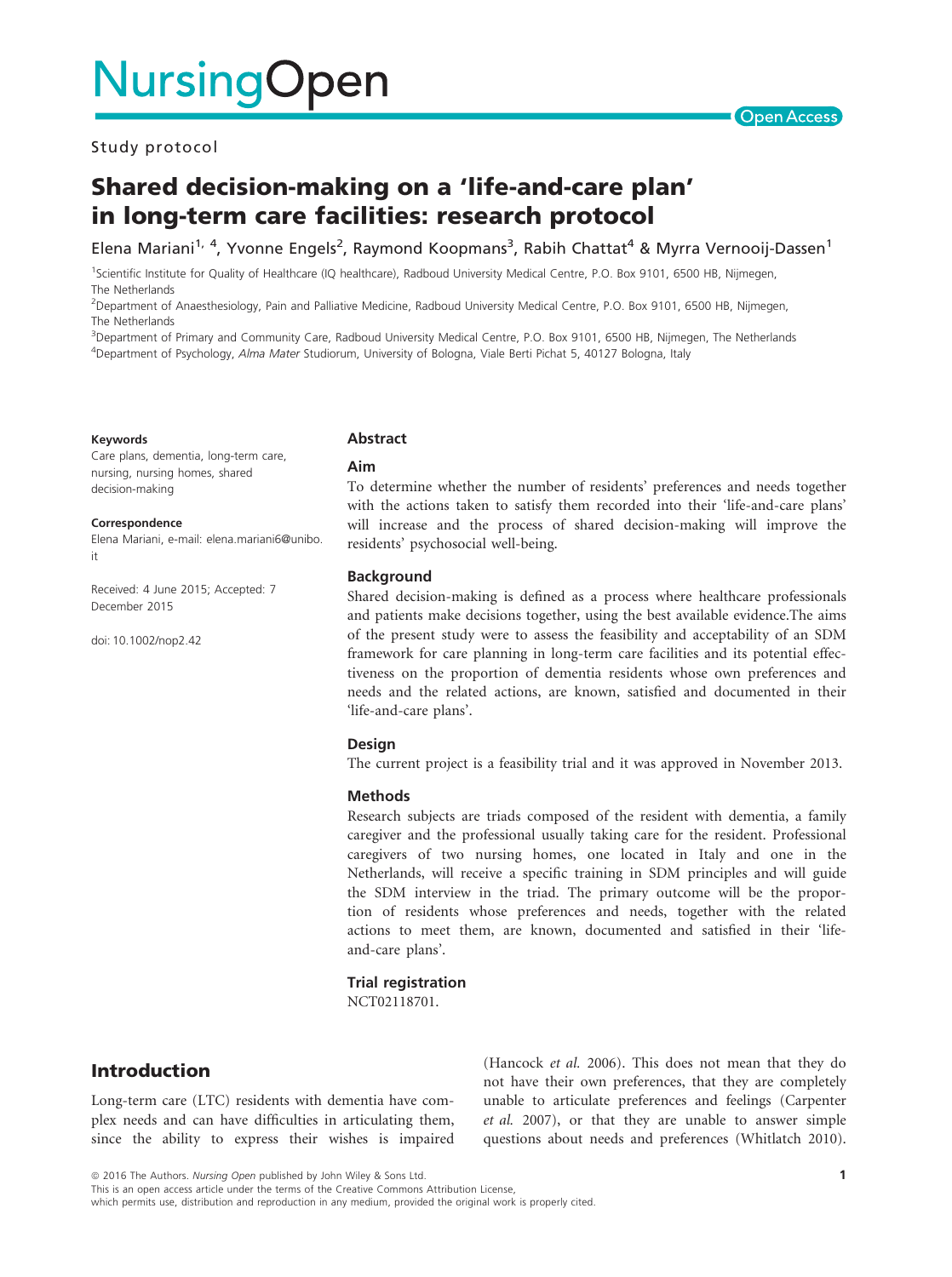While the abilities to answer fact-based questions deteriorate after the early stages of dementia, the abilities to answer preference questions remain more stable over time (Whitlatch 2010). Some studies have shown that it is possible to assess individuals with dementia's personal preferences and to enhance their decision-making involvement (Whitlatch 2010). Such studies have shown a positive link between the involvement of people suffering from dementia in decision-making and their quality of life (Fetherstonhaugh et al. 2013).

# Background

Shared decision-making (SDM) is defined as a process where the healthcare professional and the patient make decisions together, using the best available evidence (Charles et al. 1997, 1999, Elwyn et al. 2010). It requires sharing of information and agreement by both parties on the decisions taken (Elwyn et al. 1999). The SDM process entails the patient's and family's expression of their preferences and their discussion with the healthcare professional, who on his side elicits the patient's thoughts about pro and cons of the available treatments or options, aiming to reach agreement about healthcare decisions to be made (Elwyn et al. 2001). SDM is a component of a person-centred care approach, a recognized theoretical framework that can guide the provision of high quality dementia care. Its aim was to acknowledge the identity and personhood of people with dementia. According to Edvardsson's review, the two key elements of a personcentred care approach for people with severe Alzheimer disease are to take into account the person with dementia's point of view and to offer SDM (Edvardsson et al. 2008).

Reciprocity, by the contribution of the patient in the decision-making process, is an important element that can improve health and well-being in frail older people and that indirectly has an impact on the effectiveness of psychosocial interventions (Vernooij-Dassen et al. 2001). Moreover, SDM seems to be the most typical pattern that occurs in decision-making situations where the person with dementia, a family member and a professional caregiver are involved (Smebye et al. 2012). Despite this potential, SDM is not often used in LTC settings with persons with dementia or even with their family caregivers, whose views are frequently not included and documented in care planning (Cohen 1991, Broderick & Coffey 2013).

#### Context

The study runs within the IMPACT project (Implementation of quality indicators in Palliative Care study) funded by the EU  $7<sup>th</sup>$  Framework Programme that involves five European countries, among which the Netherlands and Italy. Life-and-care plans, as tools for goal planning and for care and registration of treatment actions, are compulsory in both Dutch and Italian LTC facilities. In these settings, a multidisciplinary team assesses residents during the first two weeks following admission. When assessment is completed, a 'lifeand-care plan' is developed and compulsorily signed by the professional responsible for the plan, the family caregiver and if possible the resident. In the Dutch LTC facility, usually a nurse is responsible for the plan and in the Italian setting, a nurse or any available and qualified member of the multidisciplinary team. The structure of the plans adopted in both countries is similar and consists of four main sections: Problems; Goals; Actions; Evaluation. Problem areas primarily cover: mental and physical well-being; activities of daily living; and cognitive and social functioning. Plans are updated as changes in the resident's condition occur and at least once a year. The choice to develop and implement an SDM framework in care planning in the Netherlands and in Italy was primarily based on the existing collaboration between the University of Bologna and the University of Nijmegen. Second, SDM is an issue that is receiving growing attention in both countries. In the Netherlands, a policy called 'family participation' has been developed in the 1990s to promote the participation of family members in the care planning of their relatives admitted into nursing homes (Dijkstra 2007). However, a structured involvement of both family carers and dementia residents by using SDM in LTC settings has not become common practice. In Italy, the National Health Plan developed in 2011 underlines the importance of involving citizens and patients in the healthcare decisionmaking process. However, there are only few studies on SDM carried out in this country and none of them was conducted in the dementia care area (Goss et al. 2011).

# Aim and objectives

This study has the following primary objectives: (1) to assess the feasibility and acceptability of an SDM framework in care planning to be used both to assess the preferences and (un)met needs of the LTC resident with dementia and his family caregiver and to plan tailored and shared actions based on the assessment outcomes; (2) to investigate how the process of SDM evolves between the resident, professional caregiver and family caregiver; (3) to investigate whether it is acceptable to professionals, residents and families becoming, embedded into the clinical practice of the involved LTC settings in Italy and the Netherlands.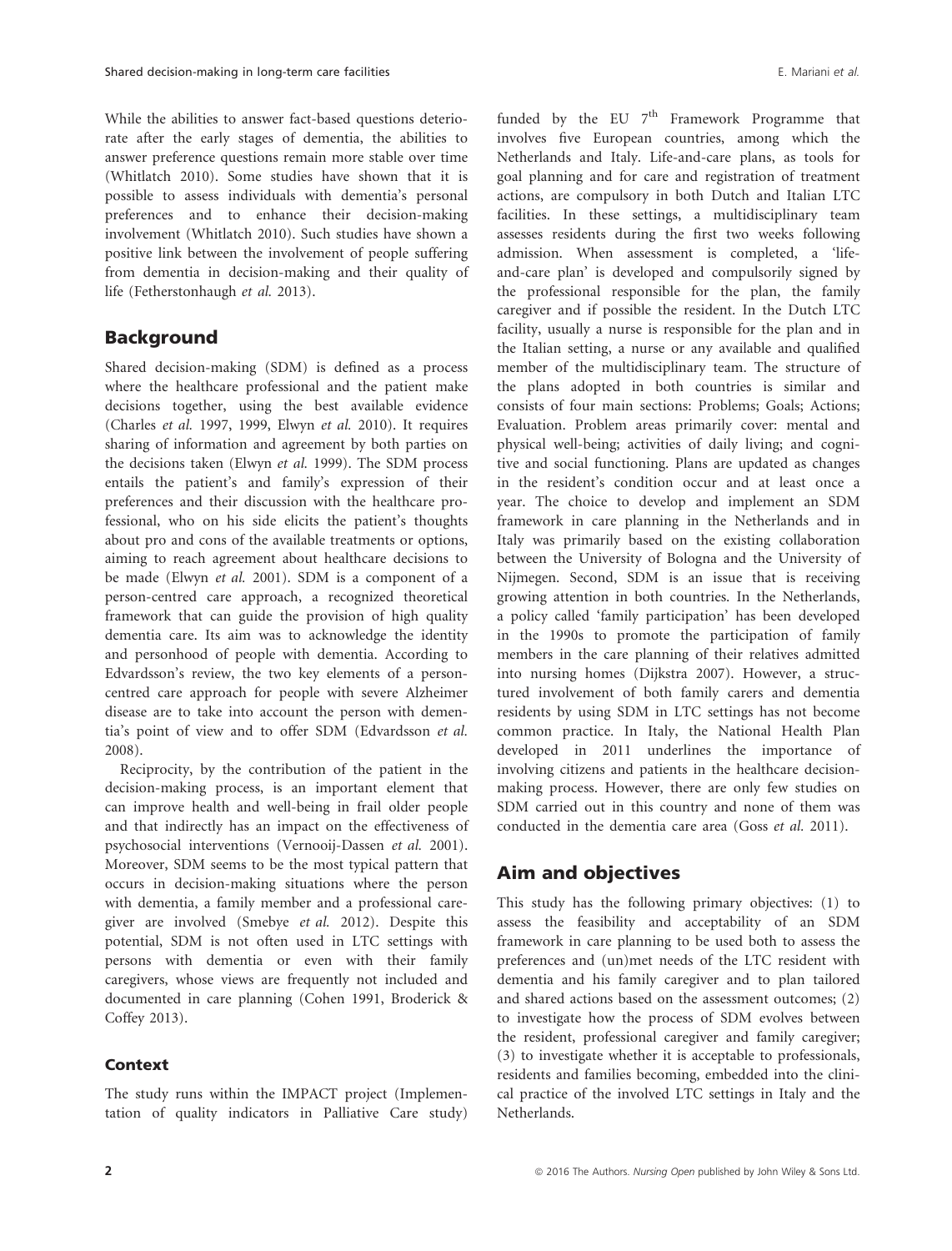The secondary objectives intend to explore the impact of the SDM framework on:

- the dementia residents' quality of life
- the family carers' quality of life and sense of competence
- the professional caregivers' job satisfaction
- the caregivers' satisfaction with the SDM intervention
- the organizational context where it takes place, i.e. barriers and facilitators, as perceived by the professionals.

In particular, we want to determine whether the SDM framework is likely to increase the number of residents' preferences and needs together with the actions taken to satisfy them recorded into their 'life-and-care plans' and whether it improves the residents' psychosocial well-being.

## Design and methods

#### Study design

The current project is a feasibility study. The research population consists of dementia residents living in the selected LTC settings, their main family carers and the professional caregivers usually taking care for the residents. The subjects are organized in triads: each triad is composed by the resident with dementia, the family and the professional caregiver. A multi-method approach (Morse 2003) will be adopted to provide an in-depth description of the SDM process developed in the triad. Quantitative data based on residents' personal files and on the screening and evaluation measures collected from professionals and family caregivers will be used.

#### Subjects and settings

Two nursing home wards in the Netherlands and two nursing home wards in Italy are involved. In each country, one ward will randomly be assigned to the intervention group and the other to the control group. The same number of residents, family caregivers and healthcare professionals will be assessed in both groups and the same tools will be used. In the Netherlands two Dementia Special Care (DSC) units in the same nursing home will be recruited, whereas in Italy two different nursing homes will be enlisted, being similar in numbers of residents admitted, staffing patterns and level of medical and psychosocial care provided, as described in their charters of services. To avoid contamination, in the Netherlands the professionals working in the experimental DSC unit will not be the same as the ones working in the control DSC unit.

In each experimental and control nursing home ward, 20 dementia residents will be included, based on the following inclusion criteria: (1) having a diagnosis of dementia based on DSM IV (American Psychiatric Association 2000); (2) being able to give informed consent or, if legally incapable, having a family caregiver who can give informed consent for them; and (3) being supported by one primary family caregiver who agrees to participate and to be involved in the study too.

Inclusion criteria for the principal professional caregivers are: (1) being a member of the multidisciplinary team who is used to being directly involved in the care planning process; and (2) being a key staff member in the provision of residents' care and consequently to know the identified residents well. In both countries, at least eight healthcare professionals will be recruited to attend the training provided for the project and will later conduct the SDM interviews with 20 residents and their family caregivers.

Thus, the entire experimental group is composed by a total of 40 dementia residents, 40 family carers and about 16 healthcare professionals. These participants will be compared with the two other control nursing home wards that will be asked to involve the same number of subjects. After the selection is completed, a researcher will check the accuracy of the choices based on the requested inclusion criteria.

#### Intervention

As shown in Figure 1, the present project is a multifaceted intervention consisting of four phases to implement an SDM framework in (long-term) care planning, to obtain a constantly developing plan that focuses not only on the medical, physical, psychosocial and spiritual needs of the residents, but that considers and documents their preferences and the actions taken by caregivers to meet them.

#### a) Pre-intervention assessment  $-$  Dementia residents' (un)met needs assessment

At baseline (Table 1), a trained researcher will administer an adapted version of the Camberwell Assessment of Needs in the Elderly (CANE) (Orrell & Hancock 2004, Orrell et al. 2007) to the dementia residents and to the formal and informal caregivers. The CANE is a comprehensive, person-centred needs assessment tool that has been designed for use with older people: the instrument is based on the principle that identifying a need means identifying a problem plus an appropriate intervention which will help or meet the need. It assesses the older person's needs from various perspectives: to reach this goal, CANE is to be administered not only to the older person but also to a key staff member and to an informal caregiver. The CANE has shown a good validity and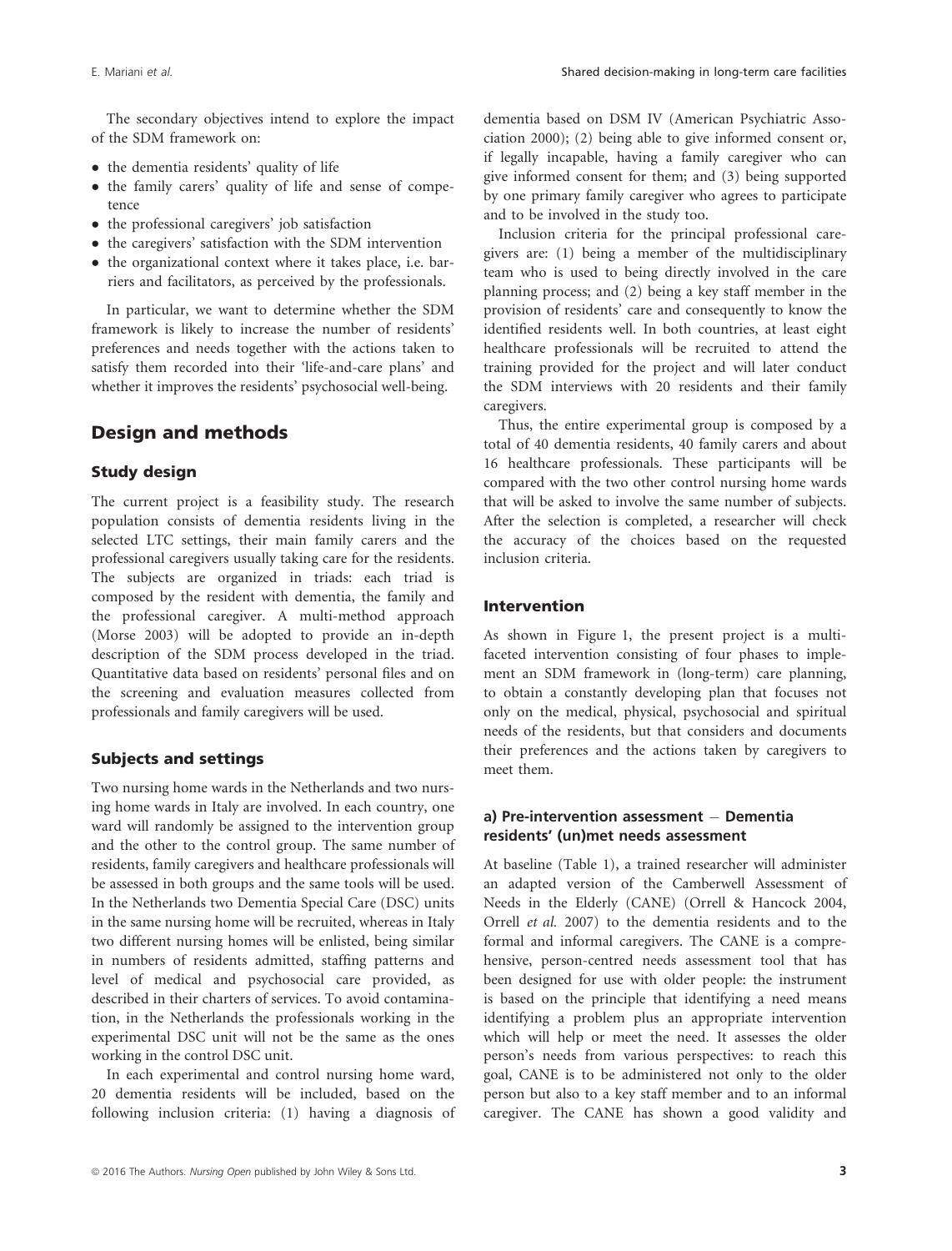

Figure 1. Graphical representation of the intervention,

#### Table 1. Overview of outcomes measure.

| Variable                                                                                         | Instrument                                                                                                                                                          | Time of assessment |                |
|--------------------------------------------------------------------------------------------------|---------------------------------------------------------------------------------------------------------------------------------------------------------------------|--------------------|----------------|
|                                                                                                  |                                                                                                                                                                     | Β                  | F <sub>1</sub> |
| <b>Baseline measurements</b>                                                                     |                                                                                                                                                                     |                    |                |
| Demographic data of participants                                                                 | Age, gender, educational status,<br>marital status, employment                                                                                                      |                    |                |
| Descriptive data of LTC settings                                                                 | Type of hierarchical organization, care<br>models adopted, family carers' involvement,<br>National Health System information,<br>staff members' roles and education |                    |                |
| <b>Patient</b>                                                                                   |                                                                                                                                                                     |                    |                |
| Needs assessment                                                                                 | Camberwell Assessment of Needs in the<br>Elderly (CANE)                                                                                                             | R/FC/C             | R/FC/C         |
| Level of dependency                                                                              | Katz Activities of Daily Living index (ADL)                                                                                                                         | P/C                | P/C            |
| Primary outcome measure                                                                          |                                                                                                                                                                     |                    |                |
| Documentation of residents' preferences<br>and of the actions taken to satisfy them              | Proportion of residents whose preferences<br>and needs' satisfaction is documented                                                                                  | <b>DR</b>          | <b>DR</b>      |
| Secondary outcome measure                                                                        |                                                                                                                                                                     |                    |                |
| Quality of life                                                                                  | Dementia quality of life Instrument (DQoL)                                                                                                                          | R                  | R              |
| <b>Family caregivers</b>                                                                         |                                                                                                                                                                     |                    |                |
| Secondary outcome measure                                                                        |                                                                                                                                                                     |                    |                |
| Quality of life                                                                                  | EuroQOL                                                                                                                                                             | FC.                | FC.            |
| Sense of competence                                                                              | Sense of Competence Questionnaire (SCQ)                                                                                                                             | FC.                | FC.            |
| <b>Professional caregivers</b>                                                                   |                                                                                                                                                                     |                    |                |
| Secondary outcome measure                                                                        |                                                                                                                                                                     |                    |                |
| Job satisfaction                                                                                 | Job Satisfaction Questionnaire                                                                                                                                      | C                  | C              |
| Assessment of the SDM professional attitude                                                      | Structured interviews                                                                                                                                               | C                  | C              |
| Process measures                                                                                 |                                                                                                                                                                     |                    |                |
| Assessment of the SDM interview process                                                          | Self-report questionnaire                                                                                                                                           |                    | C/FC           |
| Satisfaction with the SDM process; relevance,<br>feasibility and maintenance of the intervention | Self-report questionnaires                                                                                                                                          |                    | R/FC           |
| Barriers/facilitators and influencing factors                                                    | Focus group interview                                                                                                                                               |                    | C/FC           |

B, baseline; F1, 6 months after the first SDM interview; P, patient file; C, professional caregiver as informant; I, structured interviews with participants; DR, documentation review; R, residents as informant; FC, family caregiver as informant.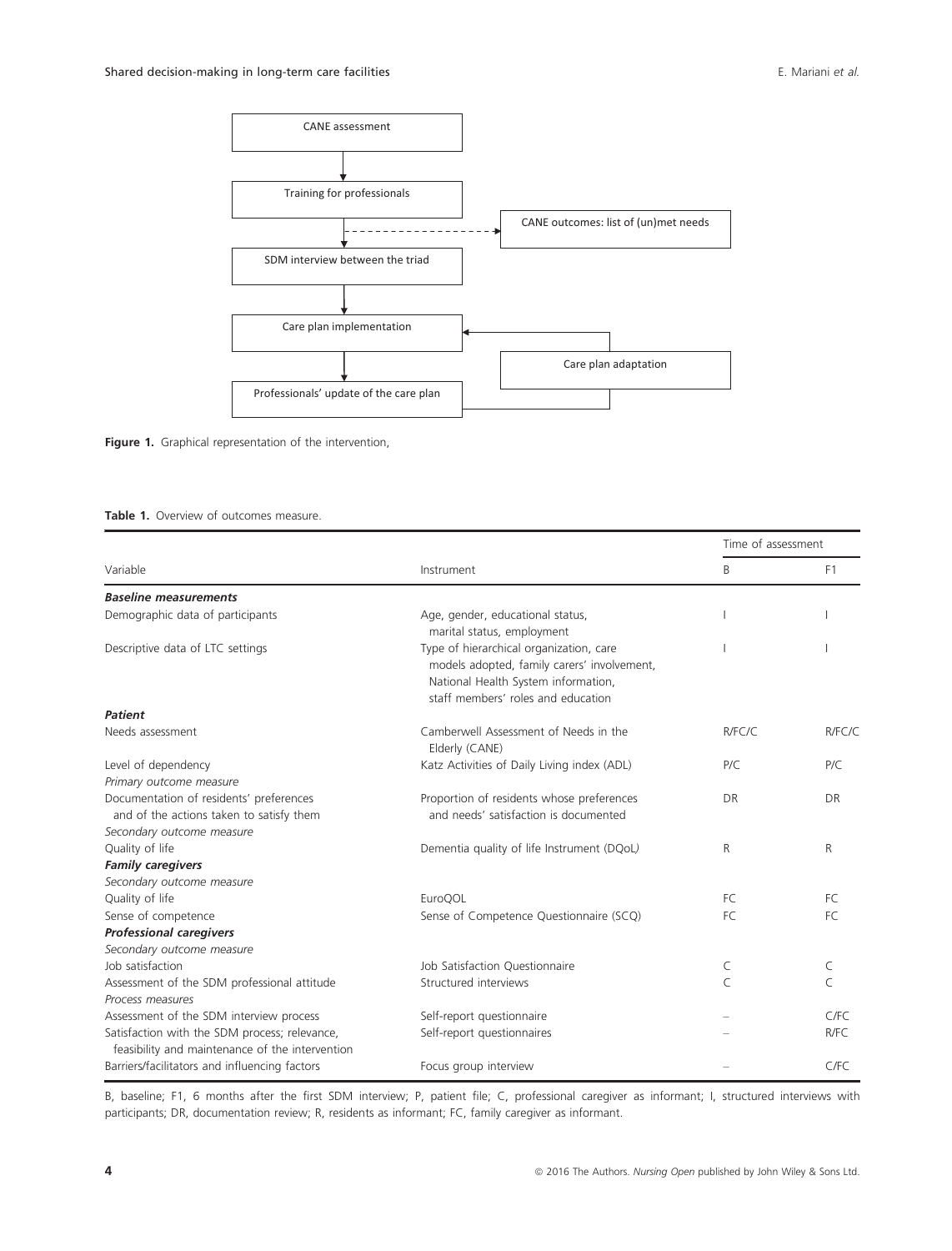reliability (Reynolds et al. 2000). In this study, only those items of the Dutch (Van der Roest et al. 2008) and Italian (Chattat & Celeste 2008) version of the CANE will be used to assess specific psychosocial needs of dementia persons who live in LTC settings. This was decided after discussion with the involved professionals as they declined the use of the full CANE questionnaire because of its length and relevance for nursing homes. They considered the need to manage behavioural problems, the need for tailored activities and the emotional and social needs as most important for residents with dementia in LTC settings (Cadieux et al. 2013). Starting from these data, we tried to improve the study protocol by discussing it with professionals to be involved. The items' relevance for nursing homes was related to a model for nursing home care, the Eden Alternative that aims to provide a person-centered care environment for older residents (Brownie & Nancarrow 2013). On the basis of its principles, we have selected the CANE items that cover the following psychosocial issues: self-care; daytime activities; psychological distress; information; behaviour; company and intimate relationship. The outcome of the selected CANE items will be a summary of met and unmet needs. The trained researcher who administers the CANE will share and discuss the information gained with the LTC professionals involved in the study before they will conduct the SDM interviews with the dementia resident and his family caregiver, so that they can use this information as a guidance for the interview. This will facilitate the selection and prioritization of their needs and the identification of possible interventions to meet them.

#### b) Phase 1 – Training for professionals

Dementia experts with an expertise in teaching communication skills in the context of clinical care have developed a training for professionals, teaching them how to appropriately stimulate the residents with dementia during the SDM interview to facilitate the expression of their wishes and needs. This training will be provided to the professionals in the intervention wards of both LTC settings. The training programme will focus on the SDM principles in dementia care and active listening (Gordon 2000), to enhance the healthcare professionals' verbal and non-verbal communication skills to be used to assess, meet and record the residents' needs and preferences during the SDM interview. Participants will receive a 2-hour weekly training for 5 weeks. Each lesson will be guided by clearly defined learning goals and will be divided into three sessions: theory, role-playing and feedback sessions.

#### I Theory sessions

During these sessions, the healthcare professionals will learn the SDM model, active listening and self-management principles as a guide to: (1) identify residents' problems or needs; (2) prioritize them, choosing the main needs or problems that will become the goals of the intervention; (3) identify alternatives to meet them; (4) decide and plan the intervention; (5) execute plans and (6) evaluate the outcomes.

II Role-playing sessions

During these sessions, professionals will practice skills and knowledge acquired in the theoretical part of the lesson. In some cases, the trainer will provide case-vignettes that will be used as cues to set up role-play exercises; in others professionals will be asked to report difficult situations they face during their daily work. Moreover, professionals will be invited to bring real care plans, to understand whether SDM is applied and to practice the learning objectives of the training programme in daily care situations.

III Feedback sessions

The trainer will support and supervise the professionals during the role-playing sessions, guide the discussion and provide feedbacks to stimulate reflection on their own professional attitude.

One additional lesson, 3 months after the end of the training, will be organized to discuss the problems professionals faced so far and to refresh some of the core issues of the training.

#### c) Phase 2 – SDM conversation

The SDM conversation will take place between a triad, composed of the resident with dementia, the family caregiver and the LTC professional as facilitator. The professional will be taught to tell the resident and the family caregiver that the aim of the consultation is to tailor the 'life-and-care plan' to the resident's actual needs and preferences. Using the unmet needs as collected with the CANE, as starting point, the main steps of the SDM process that will be applied during the conversation are: (a) identification of problems and needs; (b) prioritization of the most important problems or needs to set the intervention's goals; (c) discussion of options and preferences and (d) identification of actions. The role of the family caregiver is to support and facilitate the resident's expression: if communication is limited, the family caregiver is stimulated to intervene, to add information and to stimulate the person with dementia. Together, the participants in the consultation will make plans to comply with the prioritized needs and will develop actions to meet them.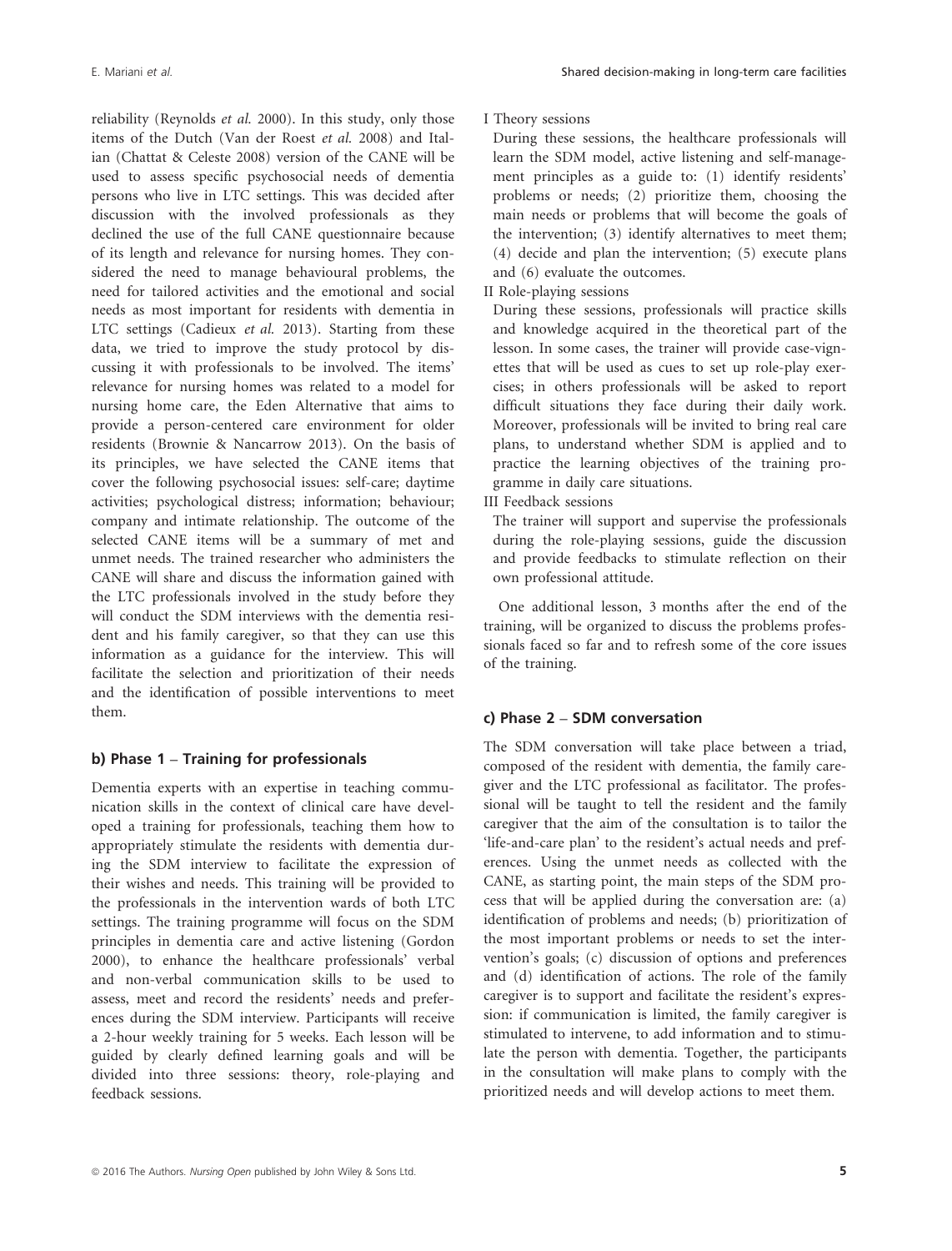#### d) Phase 3 – Implementation of plans

Immediately after the interview, the professional caregiver is asked to update the resident 'life-and-care plan' with the outcomes of the SDM interview reporting: I. the goals of the intervention based on the resident's problems and needs identified and preferences expressed, II. the planned actions based on the agreed decisions taken and III. the monitoring of the SDM intervention (i.e. the planned actions have been effectively implemented and/or the agreed decisions satisfied).

#### e) Phase 4 – Update

The 'life-and-care plan' is then updated regularly by the professional caregiver, who will report if all aspects of the intervention are (not) going according to plan.

#### Measures

#### Participants' details and LTC settings description

Demographics of the participants will be collected together with data on the inner organization and management of the involved LTC settings, considered potential influencing factors regarding the implementation process.

Besides, several valid instruments will be used. For a full description of the data collected and of the tools used (Table 1).

#### Residents' characteristics

#### Katz index of independence in Activities of Daily Living (ADL)

The Katz ADL (Katz et al. 1963) measures the clients' ability to independently perform activities of daily living. The Index ranks adequacy of performance in the six functions bathing, dressing, toileting, transferring, continence and feeding. Lower scores indicate a higher level of dependency. If the Katz index is not reported in the residents' medical record, the information will be gained by asking the units' key nurses or healthcare professionals to complete it. These data will be used as additional information to make a profile of the residents, to better identify and prioritize their main needs to be satisfied.

#### Outcome measures

#### Primary outcome measure

The primary outcome measure is the proportion of dementia residents whose preferences, needs and related actions are known, satisfied and documented in their 'life-and-care plan' (Detering et al. 2010). Six months after the SDM interviews, a researcher will determine the compliance with residents' needs and wishes accomplished. The researcher will check the residents 'life-and-care plan' updated after the SDM interviews by professional caregivers, identifying any documentation of the resident' s needs and preferences, goal set by the triad, actions taken to satisfy it and goal satisfaction (see Phase 3 of the intervention).

#### Secondary outcome measures for the residents

#### Dementia quality of life Instrument (DQoL)

The DQoL is a reliable instrument to assess dementia patients' quality of life (Brod et al. 1999). It is administered in this study to measure the effects of applying the SDM framework on residents' quality of life. It is a 29 items scale and one global item on overall quality of life. It directly assesses five domains of quality of life: positive affects, negative affects, feelings of belonging, self-esteem and sense of aesthetics. Items are rated on 5-point visual scales to facilitate the person with dementia' answers. In this study, given the impaired cognitive functioning of residents, the rating scale will be recoded and patients will answer yes or no to each question.

#### Secondary outcome measures for the family caregivers

#### **EuroOOL** EuroQOL

The EuroQOL (The EuroQol Group 1990) is used to assess family caregivers' quality of life. EuroQOL is a generic health-related quality of life measure composed of five domains: mobility, self-care, usual activities, pain/discomfort, anxiety/depression. It is valid and can be applied in the general population (Brazier et al. 1993).

#### Short Sense of Competence Questionnaire (SSCQ)

SSCQ (Vernooij-Dassen et al. 1999) is used to assess the sense of competence of the family caregivers of dementia residents. It is a scale to be used for informal caregivers of older adults diagnosed with dementia. It consists of three domains: satisfaction with the demented person as a recipient of care, satisfaction with one's own performance and consequences of involvement in care for the personal life of the caregiver. It comprises seven items to be rated on a 5-point scale (from very strongly agree to very strongly disagree). In this study, answers will be dichotomized (Vernooij-Dassen 1993).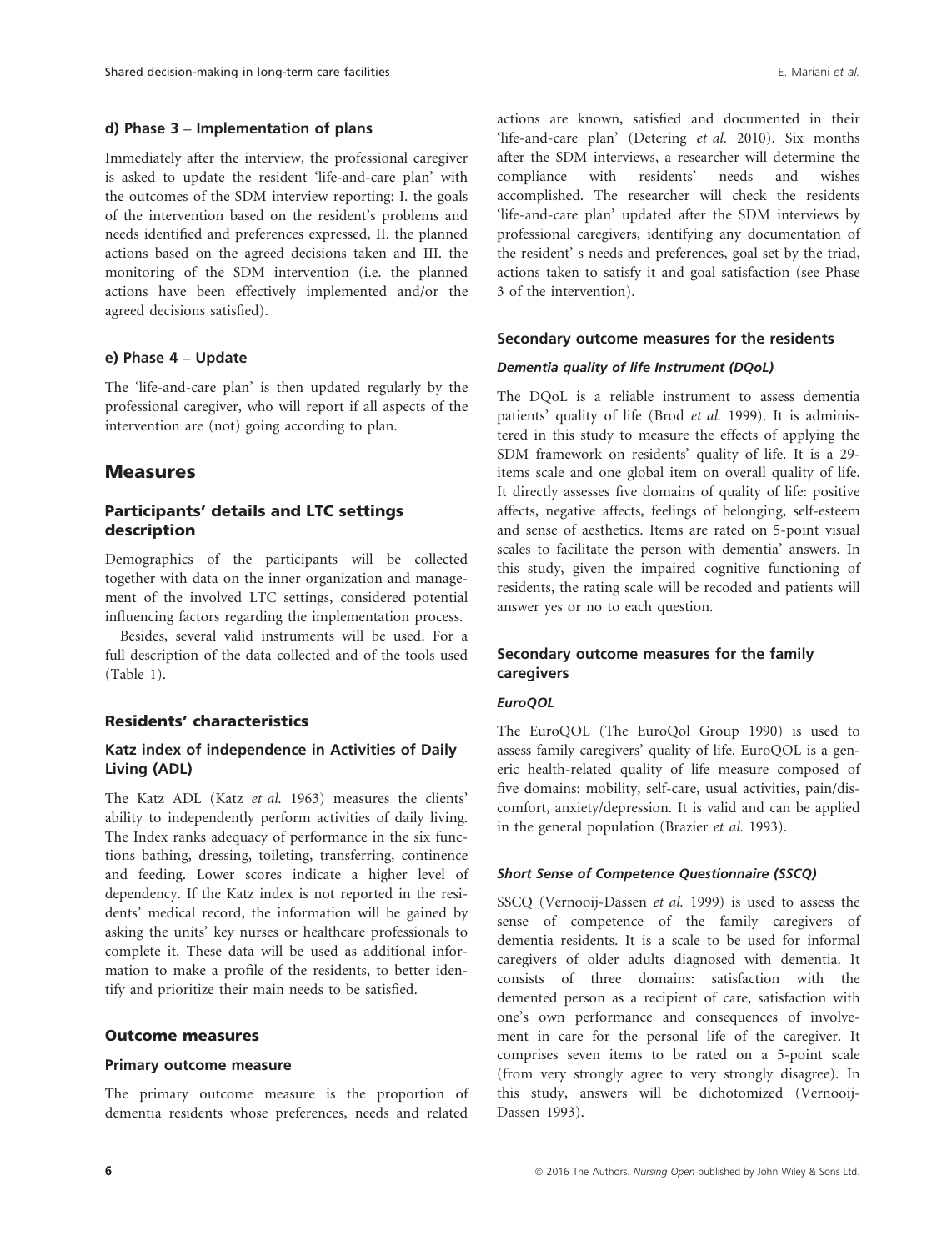#### Secondary outcome measures for the professional caregivers

# Job Satisfaction Questionnaire (JSQ)

The JSQ consists of 20 items, scored on a four-point scale, from mostly negative to mostly positive and it consists of five factors: autonomy, competence, emotion, initiative and relation. High scores indicate high levels of job satisfaction (Orrung Walli et al. 2013). The factors have Cronbach's alpha coefficients between 0.74-0.92 (Sellgren et al. 2008).

#### Process measures

#### SDM interview process questionnaire

A questionnaire has been developed to measure how residents with dementia have been involved in the SDM process from the formal and informal caregivers' point of views. The questions have been developed by combining and adapting the items of two validated tools used to measure SDM in clinical encounters to be applicable in the nursing home situation (Kriston et al. 2010, Melbourne et al. 2010). Selection has been made based on the principles that will guide the SDM process with persons with dementia in LTC settings and that focus on: needs identification; options provision; advantages and disadvantages explanation; support to the clients in understanding the information given and in expressing their preferences and wishes; agreement about the final plans to satisfy them. Immediately after the SDM interviews, formal and informal caregivers will be asked to complete it.

#### Process evaluation measures

To explore caregivers' satisfaction with the SDM intervention, questionnaires with closed and open questions will be used. Moreover, data on the adherence rate (operationalized as the proportion of caregivers that actually adopt the intervention in the study), relevance, feasibility and maintenance of the intervention (operationalized as the extent to which the intervention is sustained over time) will be collected.

#### Focus group interviews

Focus group interviews with the involved professional caregivers will take place at the end of the project to collect suggestions, observations and opinions on barriers and facilitators to this practice in LTC settings, also considering and discussing national and setting-related factors that could have affected the intervention's results, such as the organization of the National Health System, the national attention to the SDM attitude in healthcare settings or the nursing home's inner organization. Measurements related to LTC residents, professional and family caregivers will be performed at baseline and 6 months after the intervention (Table 1).

# Data analysis

Quantitative data will be analyzed using the Statistical Package for Social Science (SPSS). The proportion of residents whose SDM documentation on needs satisfaction has been fulfilled, will be analyzed using the Fischer's exact test. Secondary outcomes, at the level of residents, professional and informal caregivers, will be calculated using parametric and non-parametric tests, making comparison between and within groups. Descriptive statistics will be used to compare the experimental and control nursing home wards for socio-demographic characteristics and baseline variables. In each country, the focus group discussions' content will be translated into English. Two independent researchers will code the data by using a constant comparative method (Johnson et al. 2012). Each researcher will develop and label categories with appropriate codes outlining the core concepts of the focus group interviews. Then, the codes will be combined in clusters to define the concepts and identify similarities and differences between the interviews (Boeije 2002). Codings will be discussed until consensus will be reached.

#### Ethical approval

In November 2013, the study has been approved by the ethics committee of both universities involved in the project in Italy and The Netherlands.

#### **Discussion**

This article presents the protocol of a study to assess feasibility, acceptability and potential effectiveness of an SDM framework in care planning for long-term care residents with dementia. The aim of the study was to explore whether it is effective and feasible to take the dementia residents' personal perspective into account regarding assessing and meeting their own needs through an SDM process with the professional and family caregivers. Thus, SDM is here considered an opportunity for persons with dementia to express their opinion and wishes and care planning a comprehensive and constantly developing process that should be based on the residents' preferences, not only on the professionals' or family carers' perspective.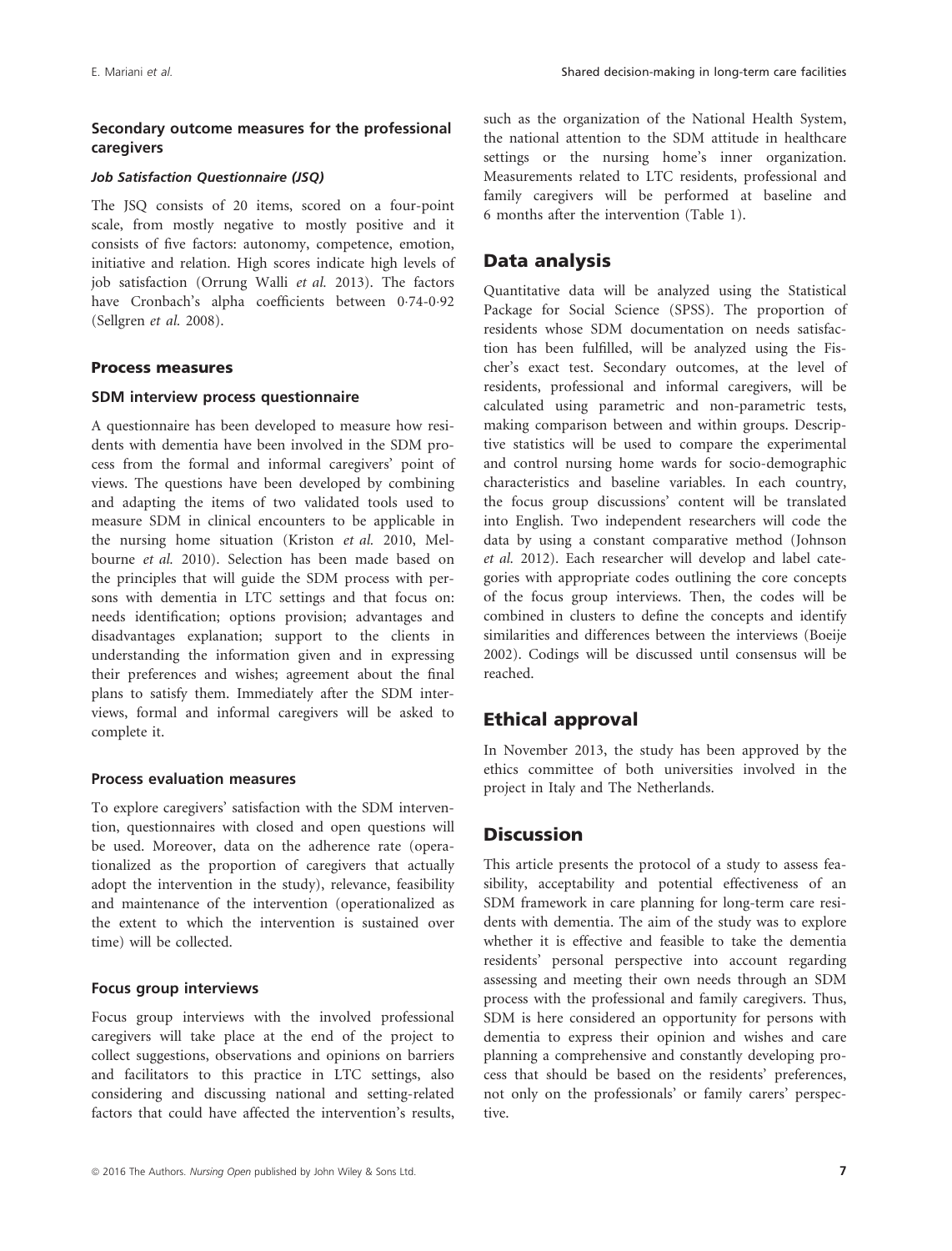#### Strengths and limitations

The key element of this study is that it will contribute to our knowledge about the efficacy and of SDM interviews in nursing homes with persons with moderate to severe dementia and will consider the barriers and facilitators to this practice in LTC settings. Besides, it will make an important contribution to test the feasibility for a full trial, as recommended by the United Kingdom Medical Research Council guidance on the development and evaluation of complex intervention (Craig et al. 2008). Moreover, the study will take place in nursing homes located in two different countries, Italy and the Netherlands: these data represent a source of interesting information on the application and feasibility of this study in countries characterized by different cultures and healthcare systems organization.

At the same time, cultural differences may affect the primary and secondary outcomes: these data are therefore collected and considered during data analysis. Furthermore, only a few nursing homes are recruited in this study: their organization and residents population may not be representative of these parameters in both countries. In addition, the supportive presence of the family caregivers during the SDM interview may influence the resident's behaviour and attitude. Therefore, this covariable will be taken into account.

# Acknowledgement

We thank all participating researchers and services involved in the IMPACT consortium for their support.

## Funding

The study has received funding from the European Union's Seventh Framework Programme FP7/2007-2013 under grant agreement no. 258883.

# Conflict of interest

No conflict of interest has been declared by authors.

## Author contributions

All authors have agreed on the final version and meet at least one of the following criteria [recommended by the ICMJE ([http://www.icmje.org/recommendations/\)](http://www.icmje.org/recommendations/)]:

 substantial contributions to conception and design, acquisition of data, or analysis and interpretation of data;

 drafting the article or revising it critically for important intellectual content.

#### References

- American Psychiatric Association (2000) Diagnostic and Statistical Manual of Mental Disorders, 4th edn. (text rev.). Author, Washington DC.
- Boeije H.A. (2002) Purposeful approach to the constant comparative method in the analysis of qualitative interviews. Quality and Quantity 36, 391–40.
- Brazier P., Jones N. & Kind P. (1993) Testing the validity of Euroqol and comparing it with the SF-36 health survey questionnaire. Quality of Life Research 2, 169–180.
- Brod M., Stewart A.L., Sands L. & Walton P. (1999) Conceptualization and measurement of quality of life in dementia: the dementia quality of life instrument (DQoL). Gerontologist 39(1), 25–35.
- Broderick M.C. & Coffey A. (2013) Person-centred care in nursing documentation. International Journal of Older People Nursing 8, 309–318.
- Brownie S. & Nancarrow S. (2013) Effects of person-centered care on residents and staff in aged care facilities: a systematic review. Clinical Interventions in Ageing 8, 1–10.
- Cadieux M.A., Garcia L.J. & Patrick J. (2013) Needs of people with dementia in long-term care: a systematic review. American Journal of Alzheimer's Disease and Other Dementias 28(8), 723–733.
- Carpenter B.D., Kissel E.C. & Lee M.M. (2007) Preferences and life evaluations of older adults with and without dementia: reliability, stability and proxy knowledge. Psychology and Aging 22(3), 650–655.
- Charles C., Gafni A. & Whelan T. (1997) Shared decisionmaking in the medical encounter: what does it mean? (or it takes at least two to tango). Social Science and Medicine 44 (5), 681–92.
- Charles C., Gafni A. & Whelan T. (1999) Decision-making in the physician-patient encounter: revisiting the shared treatment decision-making model. Social Science and Medicine 49(5), 651–61.
- Chattat R. & Celeste C. (2008) Assessment of needs in elderly Italian version of the 'can elderly'. Ricerche di Psicologia 31 (12), 121–131.
- Cohen D. (1991) The subjective experience of Alzheimer's disease: the anatomy of an illness as perceived by patients and families. American Journal of Alzheimers Disease and Other Dementias 6(6), 6–11.
- Craig P., Dieppe P., Macintyre S., Michie S., Nazareth I. & Petticrew M. (2008) Developing and evaluating complex interventions: the new Medical Research Council guidance. BMJ 337, a1655.
- Detering K.M., Hancock A.D., Reade M.C. & Silvester W. (2010) The impact of advanced care planning on end of life